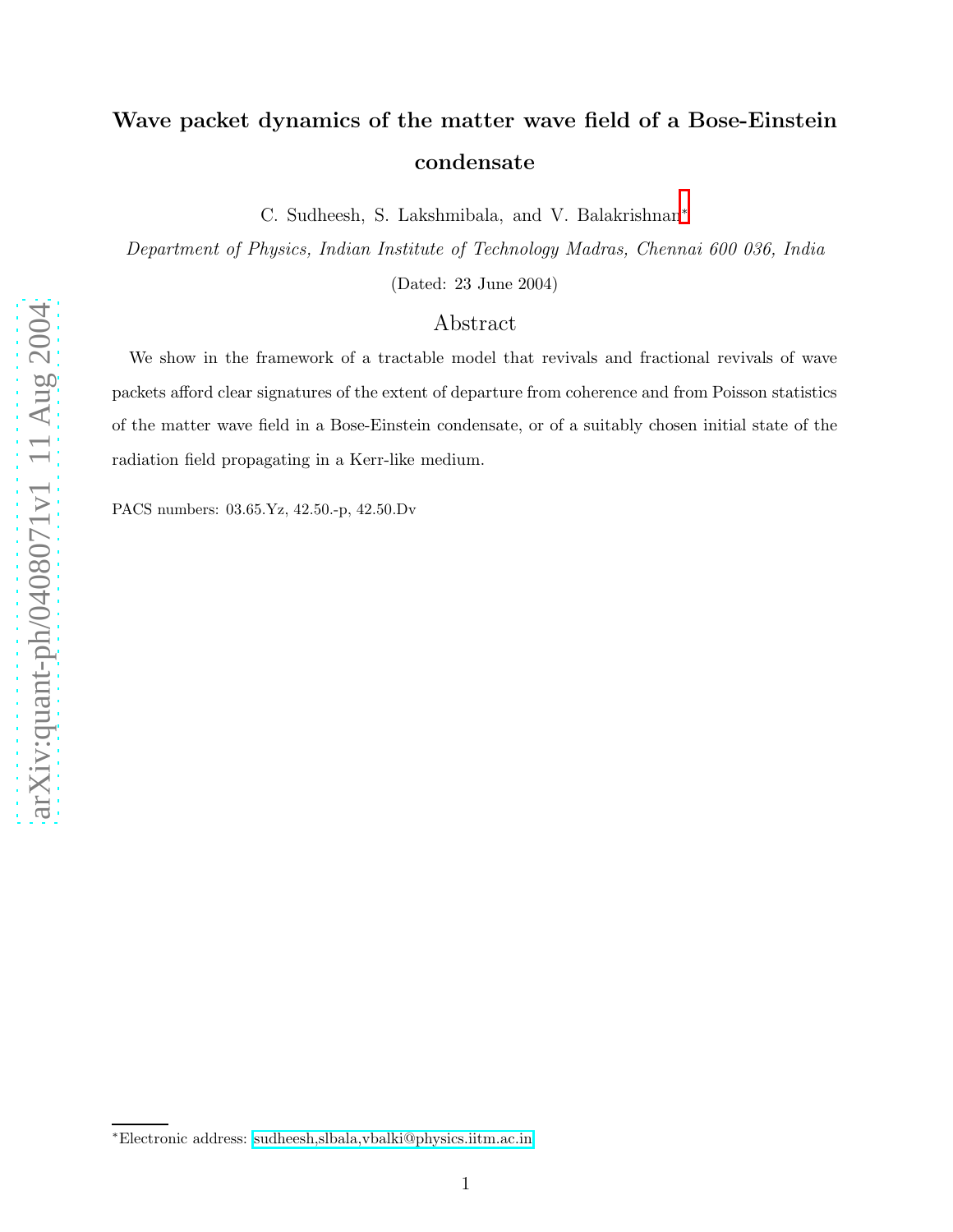The evolution of a quantum wave packet subject to a confining potential is of current interest in several experimentally realizable situations. Foremost among these is the dynamics of the matter wave field of a Bose-Einstein condensate (BEC) confined by a three-dimensional optical lattice[\[1\]](#page-8-0). The condensate is, in general, in a coherent superposition of different atom-number states  $[2, 3, 4]$  $[2, 3, 4]$  $[2, 3, 4]$  $[2, 3, 4]$  $[2, 3, 4]$  $[2, 3, 4]$  with a repulsive interaction between the atoms. This state evolves in time in the confining potential. If the number of atoms and the number of lattice sites are both sufficiently large, the atom number distribution in each well obeys Poisson statistics to a good approximation. With increasing well depth and decreasing tunneling energy, the wells can be taken to be sufficiently isolated from each other. The atom number distribution in each well then departs from the Poisson, and significant non-classical effects manifest themselves[\[1](#page-8-0)]. These include squeezing and dissipation, sub-Poisson statistics, as well as revivals and fractional revivals at particular instants of time. A realistic and tractable model for the dynamics of the atoms in each well is provided by the Hamiltonian

<span id="page-1-0"></span>
$$
H = \hbar \chi a^{\dagger 2} a^2 = \hbar \chi N(N-1), \qquad (1)
$$

where  $a$ ,  $a^{\dagger}$  and  $N$  are annihilation, creation and number operators of atoms, and  $\chi$  characterizes the energy needed to overcome the inter-atomic repulsion in adding an atom to the population of the potential well.

As is well known, the formal equivalence between bosonic atoms and photons has been exploited in recent years to bring out the deep analogies between quantum optics and atom optics involving BECs[\[5](#page-9-2)], enabling a fruitful two-pronged approach to the problems of quantum computing. Wave packets propagating in a nonlinear optical medium display precisely the variety of non-classical features[\[6](#page-9-3)] mentioned above that BECs display. In particular, revivals and fractional revivals, which are now recognized to be generic features of wave packet evolution in nonlinear quantum dynamics, constitute a striking aspect of experimental observations[\[1\]](#page-8-0) of BECs. The revival phenomenon[\[7](#page-9-4), [8\]](#page-9-5) has been studied in detail in diverse situations[\[9,](#page-9-6) [10,](#page-9-7) [11](#page-9-8), [12](#page-9-9), [13](#page-9-10)], including that of the dynamics of a single-mode field propagating in a Kerr-like medium. In this case the initial wave packet is a coherent state of the radiation field, and it is precisely the Hamiltonian in Eq. [\(1\)](#page-1-0) (where the operators now refer to photons) that governs the dynamics.

The identification of clear signatures of revivals and fractional revivals helps distinguish between wave packets that obey Poisson statistics and those that obey sub-Poissonian statis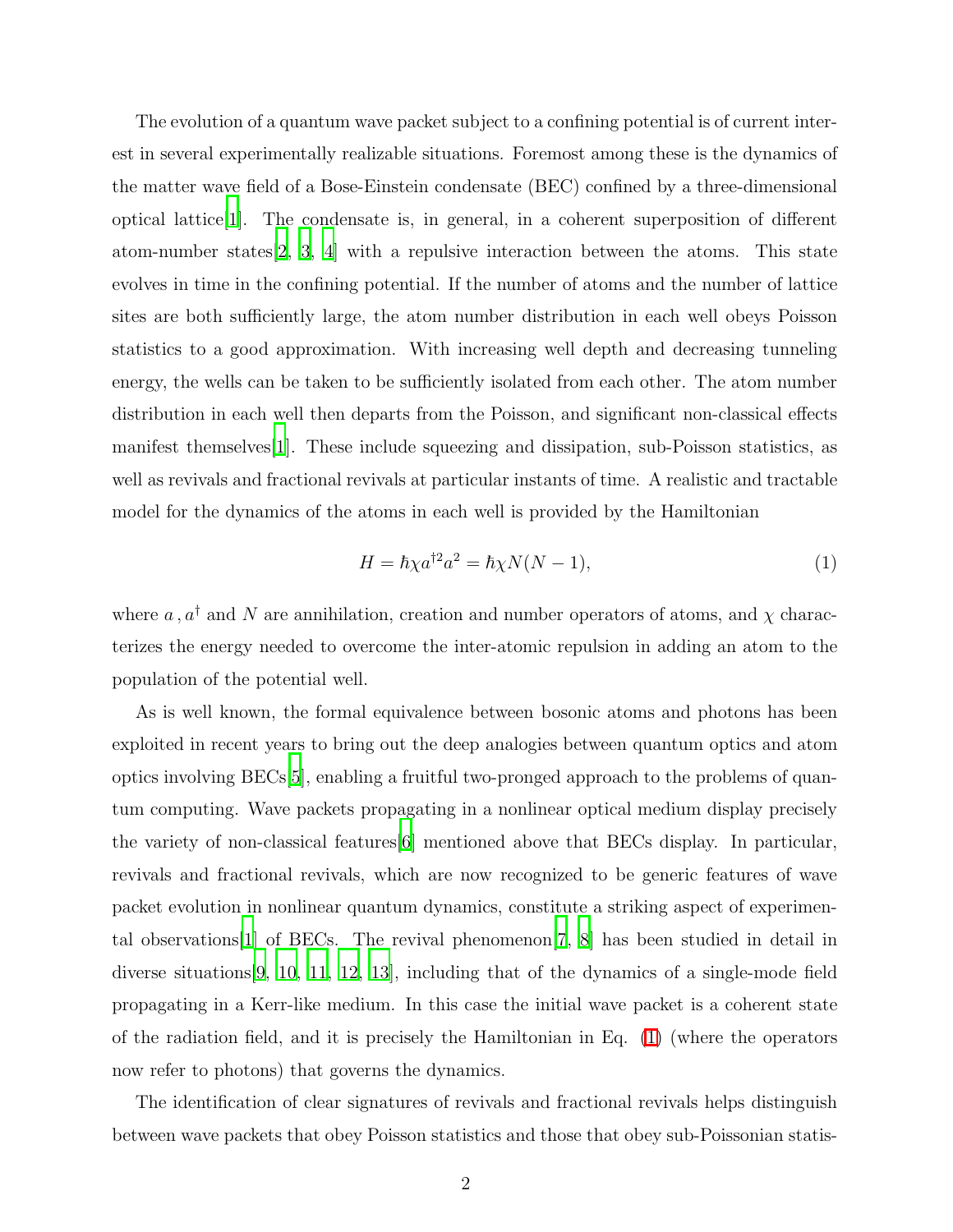tics, and also provides valuable information on the degree of coherence enjoyed by the system. This would also be of practical importance in quantum computation using wave packets, where logic gate operations are envisaged to be implemented at the precise instants of fractional revivals[\[14](#page-9-11)].

Specifying the state of a BEC in an actual experiment is not simple, and several models are extant. However, plausibility arguments may be given to support a pure state description[\[2\]](#page-8-1) of the BEC, according to which the state at any time  $t$  has the general form

$$
|\psi(t)\rangle = \sum_{n} \frac{b_n(t)}{\sqrt{n!}} |n\rangle , \qquad (2)
$$

where the expansion coefficients  $b_n(t)$  are model-dependent. It is of great interest to study the departure from coherence of an initial state under time evolution governed by a hermitian but nonlinear Hamiltonian as in Eq. [\(1\)](#page-1-0). What is required for this purpose is a model initial state that has three basic features: a precisely quantifiable, preferably tunable, degree of departure from perfect coherence, sub-Poissonian statistics (a standard deviation that is less than the mean), and phase-squeezing. All these properties are possessed by the normalized state

$$
|\alpha, m\rangle = \frac{(a^{\dagger})^m |\alpha\rangle}{\sqrt{\langle \alpha | a^m a^{\dagger m} |\alpha \rangle}} = \frac{(a^{\dagger})^m |\alpha\rangle}{\sqrt{m! L_m(-\nu)}}
$$
(3)

<span id="page-2-0"></span>where m is a positive integer,  $|\alpha\rangle$  is the standard oscillator coherent state defined by  $a |\alpha\rangle =$  $\alpha |\alpha\rangle$ ,  $\alpha \in \mathbb{C}, \nu \equiv |\alpha|^2$ , and  $L_m$  is the Laguerre polynomial of order m. The departure of  $|\alpha, m\rangle$  from perfect coherence arises due to the addition of m atoms to  $|\alpha\rangle$ , a feature that becomes more pronounced with increasing m. In the context of quantum optics, in which this state has first been studied[\[15\]](#page-9-12),  $|\alpha, m\rangle$  is called an m-photon-added coherent state, and is produced in laser-atom interactions under appropriate conditions. Its non-classical features include both phase squeezing and sub-Poissonian statistics. The latter property implies that the standard deviation in the atom number N of the state behaves like  $N^{\frac{1}{2}-\beta}$  rather than  $N^{\frac{1}{2}}$ , the exponent  $\beta$  being a calculable decreasing function of m.

While  $\ket{\alpha,m}$  is not an eigenstate of a, it may be regarded [\[16](#page-9-13)] as a "nonlinear coherent state", in the sense that it is an eigenstate of the operator  $[1-m(1+a^{\dagger}a)^{-1}]$  a with eigenvalue α. The state  $|α, m⟩$  can also be viewed in another way. Instead of the Fock basis  $\{|n⟩\}$ , we may consider the unitarily transformed basis  $\{|n, \alpha\rangle\}$  formed by the generalized coherent states  $|n,\alpha\rangle = \exp(\alpha a^{\dagger} - \alpha^* a) |n\rangle$ . (Equivalently, for a given  $n, |n,\alpha\rangle$  is simply the state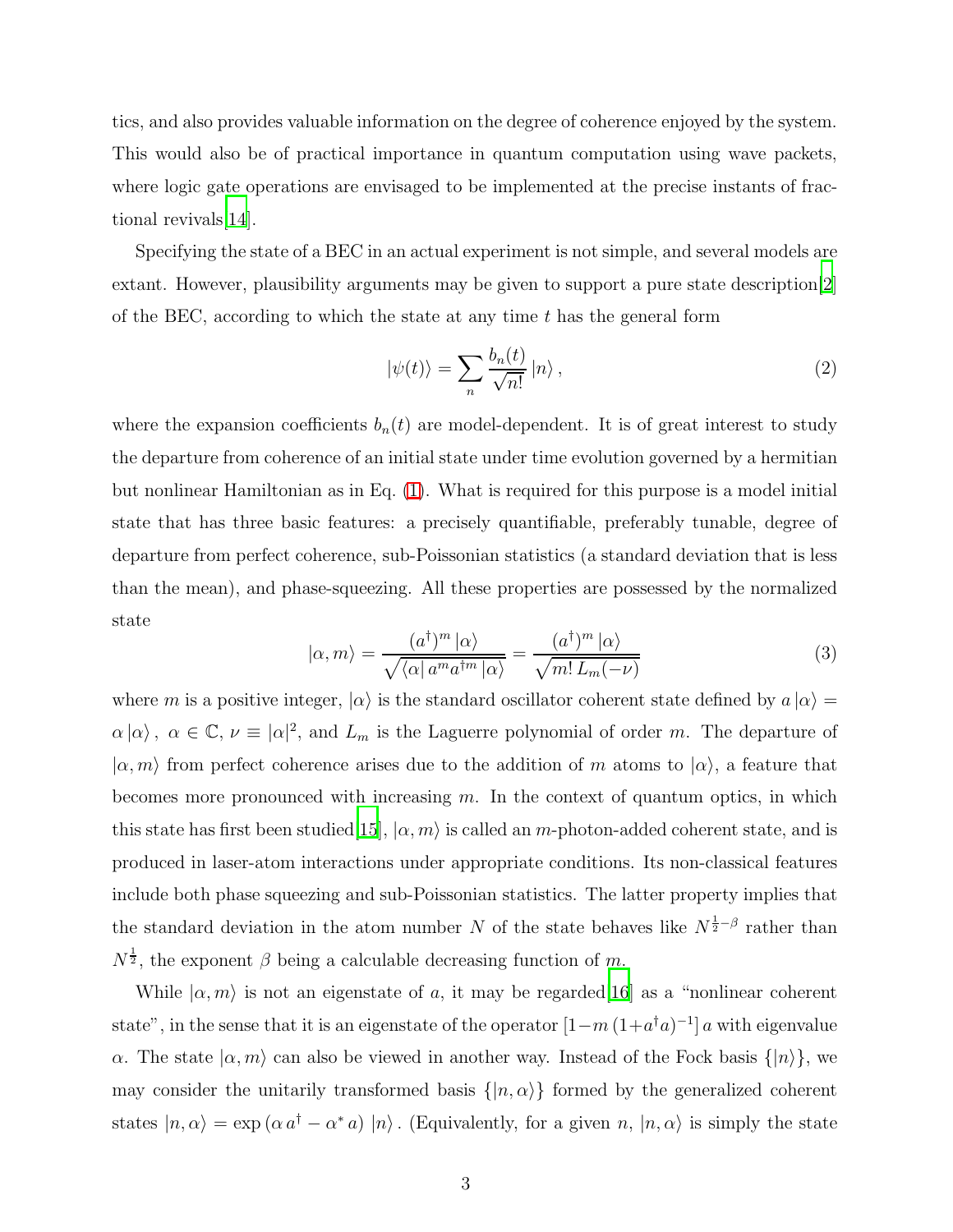$(a^{\dagger} - a^*)^n | \alpha \rangle$ , normalized to unity.) The initial state  $|\psi(0) \rangle$  of the condensate can be expanded in the basis  $\{|n,\alpha\rangle\}$  instead of the Fock basis. Likewise, it can be shown that, for a given m, the state  $|\alpha, m\rangle$  is a superposition of the form  $\sum_{n=0}^{m} c_n |n, \alpha\rangle$ . Thus, in practice,  $|\alpha, m\rangle$  is a very appropriate candidate for the initial state of the condensate.

In this paper we show that distinctive signatures of revivals and fractional revivals of the condensate are manifested in the mean values of certain basic operators pertaining to the system, and in their variances. We examine the precise manner in which the departure from coherence of the initial condensate wave function affects its subsequent dynamics, particularly at the instants of revivals and fractional revivals. The distinctions between different fractional revivals that occur in between two successive revivals are also brought out.

The matter wave field in a BEC is essentially given by the expectation value  $\langle \psi(t)|a|\psi(t)\rangle$ . Its real and imaginary parts are the expectation values of the hermitian combinations  $(a +$  $a^{\dagger}/2$  and  $-i(a-a^{\dagger})/2$ , which in turn correspond to the cases  $\varphi = 0$  and  $\varphi = -\frac{1}{2}$  $\frac{1}{2}\pi$  of the field quadrature  $\xi = (a e^{i\varphi} + a^{\dagger} e^{-i\varphi})/2$  that is customarily taken [\[15\]](#page-9-12) as the basic observable in the quantum optics context. We therefore set  $x = (a + a^{\dagger})/2^{1/2}$  and  $p = -i(a - a^{\dagger})/2^{1/2}$  (so that  $[x, p] = i$ , and examine the expectation values and variances of x and p as the system evolves from the initial state in Eq.  $(3)$  under the Hamiltonian H of Eq.  $(1)$ . We shall see that the time dependence of these mean values and the corresponding variances mirrors, in distinct ways, the occurrence of different fractional revivals between two successive revivals of the initial state. We use the convenient notation

<span id="page-3-0"></span>
$$
\langle x(t) \rangle_m = \langle \alpha \, , \, m | \, e^{iHt/\hbar} \, x \, e^{-iHt/\hbar} | \alpha \, , \, m \rangle \,, \tag{4}
$$

with an analogous definition for  $\langle p(t)\rangle_m$ . As H is diagonal in the number operator N, it follows that the mean atom number, given by[\[15\]](#page-9-12)

$$
\left\langle N\right\rangle _{m} = \frac{\left(m+1\right)L_{m+1}(-\nu)}{L_{m}(-\nu)} - 1,\tag{5}
$$

remains constant in time. When  $\nu = 0$ ,  $\langle N \rangle_m$  reduces to m, as required; while for  $\nu \gg$  $m, \langle N \rangle_m = \nu + 2m + \mathcal{O}(\nu^{-1})$ . The moments of N, and hence the sub-Poissonian statistics of the atom number, also remain unaltered in time.

It is helpful to use as a reference, for the purposes of subsequent comparison, the results that obtain in the case when  $m = 0$ , i.e., for an initial state that is just the coherent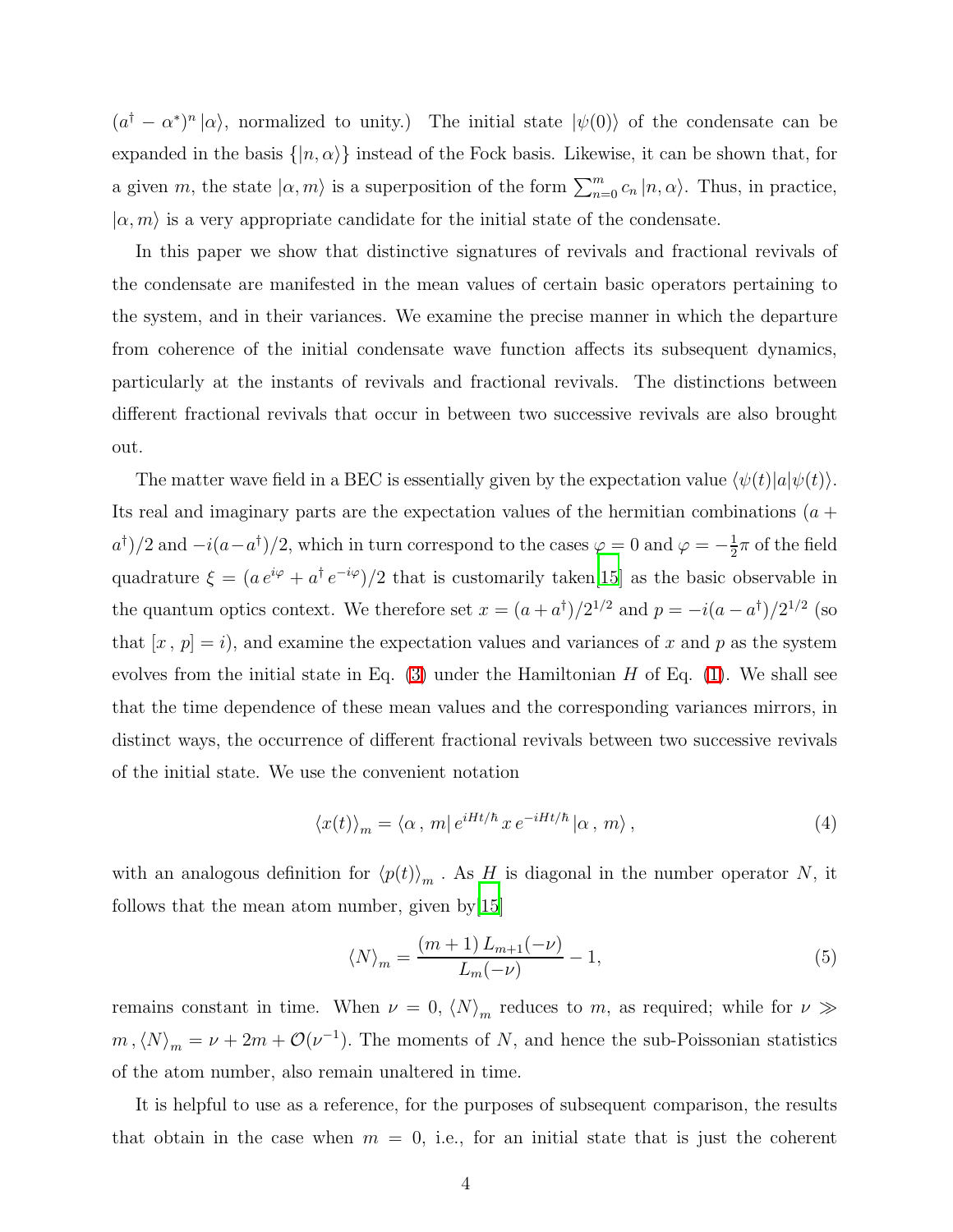<span id="page-4-0"></span>state  $|\alpha\rangle$  (which has, of course, a Poissonian number distribution with mean value  $\nu$ ). A straightforward calculation gives

$$
\langle x(t) \rangle_0 = \exp \left[ -\nu \left( 1 - \cos 2\chi t \right) \right] \times \{ x_0 \cos \left( \nu \sin 2\chi t \right) + p_0 \sin \left( \nu \sin 2\chi t \right) \},\tag{6}
$$

$$
\langle p(t) \rangle_0 = \exp \left[ -\nu (1 - \cos 2\chi t) \right]
$$
  
 
$$
\times \{ p_0 \cos (\nu \sin 2\chi t) - x_0 \sin (\nu \sin 2\chi t) \}.
$$
 (7)

<span id="page-4-1"></span>Here  $\alpha = (x_0 + ip_0)/2^{1/2}$  so that  $\nu = |\alpha|^2 = \frac{1}{2}$  $\frac{1}{2}(x_0^2 + p_0^2)$ . The parameters  $x_0$  and  $p_0$  signify (in the case at hand, namely, for  $m = 0$ ) the locations of the centers of the initial Gaussian wave packets in position and momentum space, respectively. It is evident that  $\langle x(t) \rangle_0$  and  $\langle p(t) \rangle$ <sub>0</sub> are periodic in t, with a period  $\pi/\chi = T_{\text{rev}}$ , the revival time. (For the Hamiltonian in Eq. [\(1\)](#page-1-0),  $T_{\text{rev}}$  coincides with the "classical orbit time"  $T_{\text{cl}}$  because the coefficients of the terms linear and quadratic in N happen to be equal in magnitude.) In fact, at the level of expectation values, this case can be cast in the form of a classical nonlinear oscillator with "dynamical variables"  $X_0 \equiv \langle x(t) \rangle_0 \exp \left[ \nu (1 - \cos 2\chi t) \right]$  and  $P_0 \equiv \langle p(t) \rangle_0 \exp \left[ \nu (1 - \cos 2\chi t) \right]$ : setting  $z_0(t) = \exp(i\nu \sin 2\chi t)$ , Eqs. [\(6\)](#page-4-0) and [\(7\)](#page-4-1) become

$$
X_0(t) = x_0 \operatorname{Re} z_0(t) + p_0 \operatorname{Im} z_0(t),
$$
  
\n
$$
P_0(t) = p_0 \operatorname{Re} z_0(t) - x_0 \operatorname{Im} z_0(t).
$$
\n(8)

If we now re-parametrize time according to  $\tau = \sin 2\chi t$ , we have  $dX_0/d\tau = \nu P_0$  and  $dP_0/d\tau = -\nu X_0$ . Thus, formally, we have essentially a nonlinear oscillator of frequency 1  $\frac{1}{2}[X_0^2(0) + P_0^2(0)], X_0(0)$  and  $P_0(0)$  being the initial values of  $X_0(\tau)$  and  $P_0(\tau)$ , respectively.

The time dependence of  $\langle x(t)\rangle_m$  and  $\langle p(t)\rangle_m$  for  $m \neq 0$  differs in striking ways from the foregoing, even for small values of m. The revival time  $T_{\text{rev}}$  remains equal to  $\pi/\chi$ , of course, but in the intervals between revivals the time evolution is considerably more involved than the expressions in Eqs. [\(6\)](#page-4-0) and [\(7\)](#page-4-1) for the case  $m = 0$ . This implies that even a small departure from coherence in the initial state of the condensate and from Poissonian number statistics leads to a very different time evolution of the system and the phase squeezing it exhibits. We have calculated the exact expressions for  $\langle x(t)\rangle_m$  and  $\langle p(t)\rangle_m$ , and these are as follows. Their initial values are given by

$$
\langle x(0) \rangle_m = \frac{L_m^{(1)}(-\nu)}{L_m(-\nu)} x_0, \ \langle p(0) \rangle_m = \frac{L_m^{(1)}(-\nu)}{L_m(-\nu)} p_0, \tag{9}
$$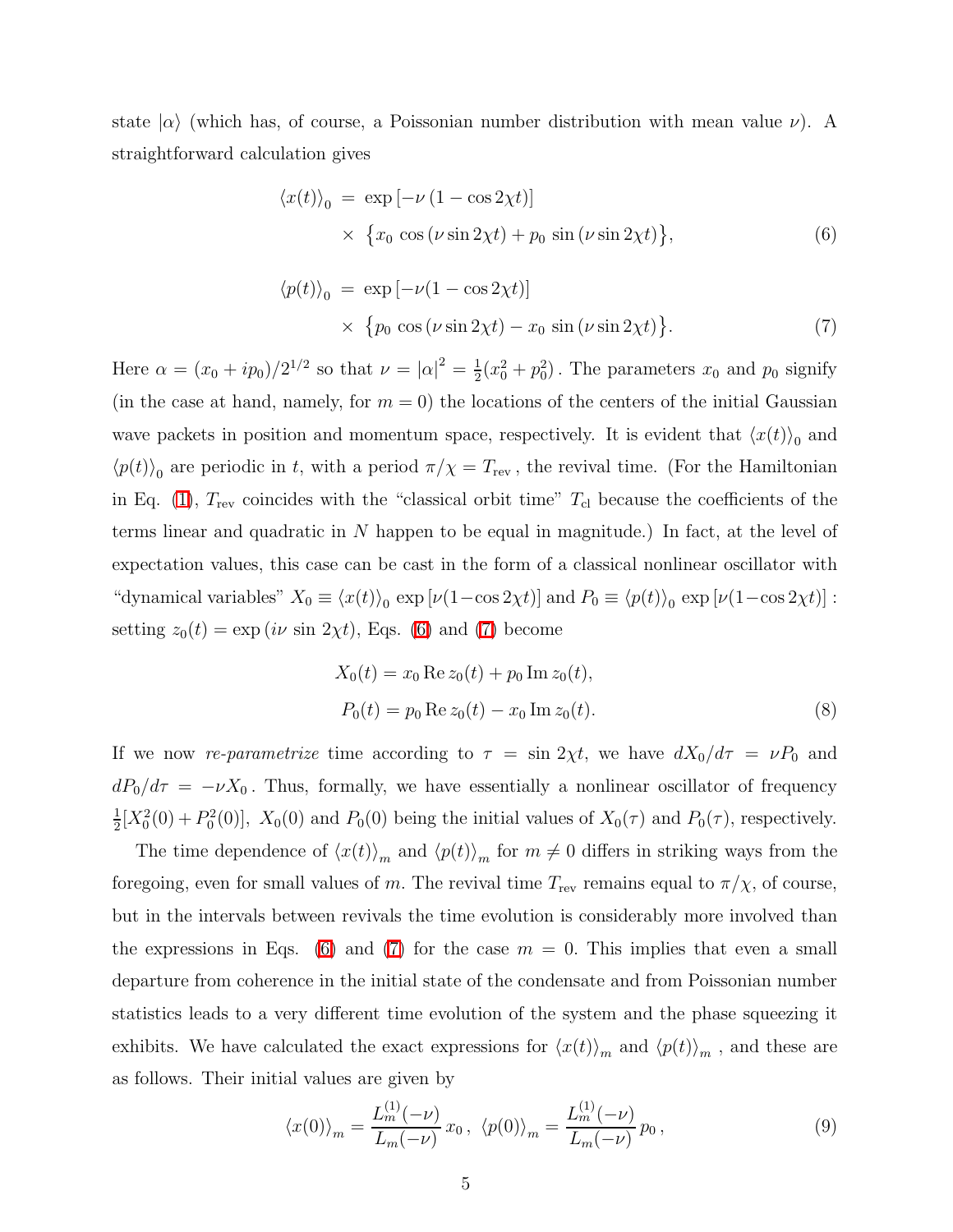where  $L_m^{(1)}(-\nu) = d L_{m+1}(-\nu)/d\nu$  is an associated Laguerre polynomial. Analogous to  $(X_0, P_0)$ , let us define

$$
X_m(t) = \langle x(t) \rangle_m \exp[\nu (1 - \cos 2\chi t)],
$$
  
\n
$$
P_m(t) = \langle p(t) \rangle_m \exp[\nu (1 - \cos 2\chi t)].
$$
\n(10)

The solutions for these quantities may then be written in the compact and suggestive form

$$
X_m(t) = x_0 \operatorname{Re} z_m(t) + p_0 \operatorname{Im} z_m(t),
$$
  
\n
$$
P_m(t) = p_0 \operatorname{Re} z_m(t) - x_0 \operatorname{Im} z_m(t),
$$
\n(11)

where

$$
z_m(t) = \frac{L_m^{(1)}(-\nu e^{2i\chi t})}{L_m(-\nu)} \exp[i(2m\chi t + \nu \sin 2\chi t)].
$$
 (12)

A number of differences between these results and those for the case  $m = 0$  are noteworthy. First,  $|z_m|$  varies with t, in contrast to  $|z_0(t)| \equiv 1$ . (Note also that  $z_m(0) =$  $L_m^{(1)}(-\nu)/L_m(-\nu) \neq 1$ .) The time dependence of  $X_m$  and  $P_m$  involves the sines and cosines of the set of arguments  $(2\chi l t + \nu \sin 2\chi t)$  where  $l = m, \dots, 2m$ . Thus, not only are "higher" harmonics" present, but the arguments also involve *secular* (linear) terms in t added to the original  $\nu$  sin 2χt. This important difference precludes the possibility of subsuming the time dependence into that of an effective nonlinear oscillator by means of a re-parametrization of the time, unlike the case  $m = 0$ .

We present the rest of our results with the help of figures based on numerical computation. In what follows, we set  $\chi = 5$  for definiteness, and also restrict ourselves to the case  $x_0 = p_0$ (there is no significant loss of generality as a result of this symmetric choice of parameters). The presence of the overall factor  $\exp[-\nu (1 - \cos 2\chi t)]$  in the expressions for  $\langle x(t) \rangle_m$  and  $\langle p(t) \rangle_m$  implies that, for sufficiently large values of the parameter  $\nu$ , the expectation values remain essentially static around the value zero, and burst into rapid variation only in the neighborhood of revivals. Smaller values of  $\nu$  enable us to resolve the details of the time variation more clearly.

Figures [1\(](#page-6-0)a) and (b) are, respectively, plots of the expectation values  $\langle x(t) \rangle_0$  and  $\langle x(t) \rangle_{10}$ versus t (in units of  $T_{\text{rev}}$ ) for parameter values  $x_0 = p_0 = 1$  (i.e., for  $\nu = 1$ ). The revivals at integer values of  $t/T_{\text{rev}}$  are manifest. With increasing m (or a decreasing degree of coherence in the initial state), the relatively smooth behavior of  $\langle x(t) \rangle_0$  gives way to increasingly rapid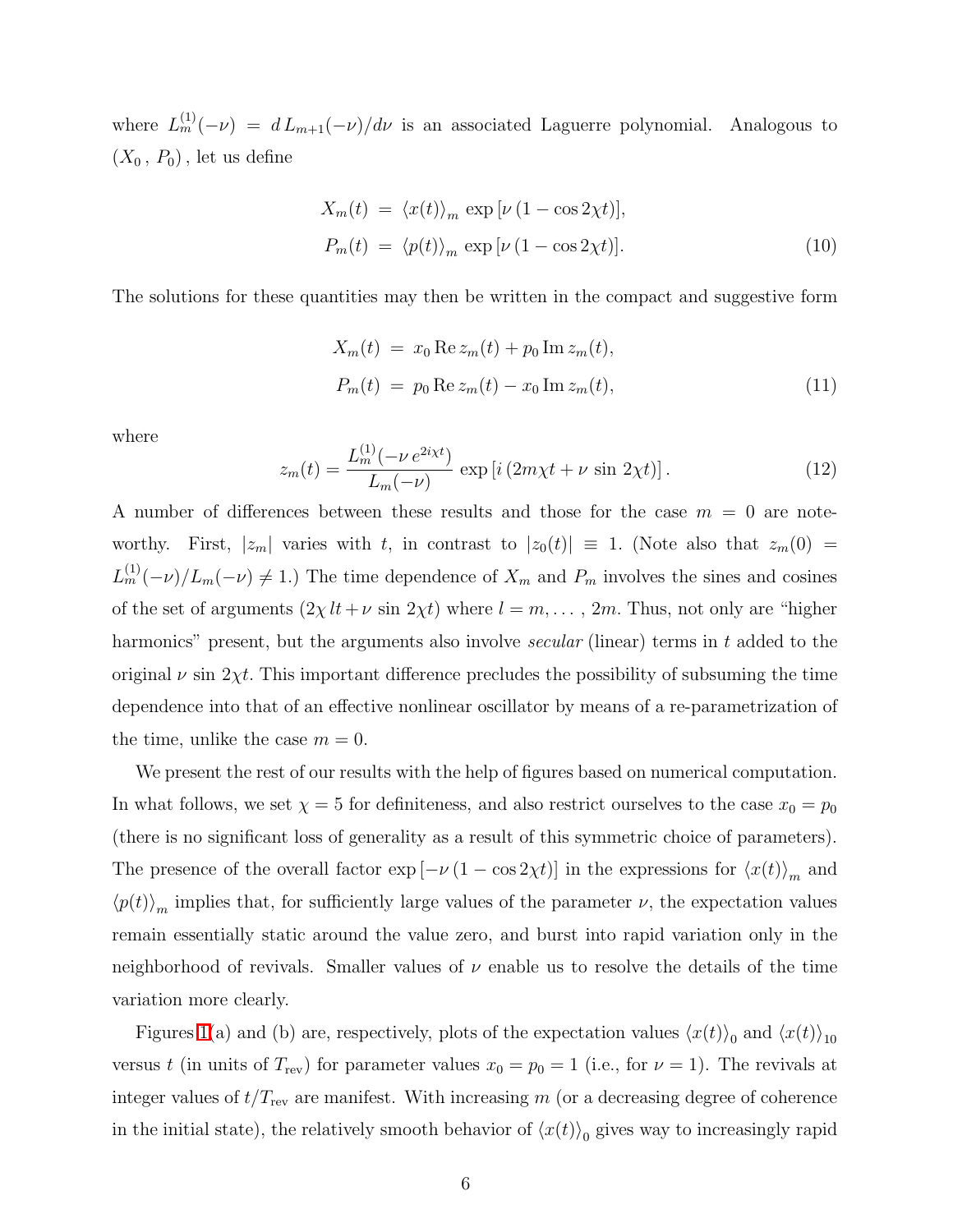

FIG. 1:  $\langle x(t) \rangle_0$  as a function of time

<span id="page-6-0"></span>

<span id="page-6-1"></span>FIG. 2: "Phase plot" of  $\langle p \rangle$  vs  $\langle x \rangle$ 

oscillatory behavior in the vicinity of revivals. The range over which the expectation value varies also increases for larger values of  $m$ . Essentially the same sort of behavior is shown by  $\langle p(t)\rangle_m$ . However, a "phase plot" of  $\langle p(t)\rangle_m$  versus  $\langle x(t)\rangle_m$  in Figs. [2\(](#page-6-1)a) and (b) reveals complementary aspects of such oscillatory behavior with increasing  $m$ , showing how the oscillations in the two quantities go in and out of phase with each other. (The entire closed curve in each case is traversed in a time period  $T_{\text{rev}}$ .

The initial state also undergoes fractional revivals in the interval between any two successive revivals. In principle, it can be shown that, in the interval  $(0, T_{\text{rev}})$ , fractional revivals occur at the instants  $T_{\text{rev}}/k$  where  $k = 2, 3, \ldots$ , and also, for any given k, at the instants  $j T_{\text{rev}}/k$  where  $j = 1, 2, ..., (k-1)$ . These fractional revivals are signaled by the appearance of k spatially-distributed wave packets similar to the wave packet representing the state at  $t = 0$ . The fractional revivals at the instants  $j T_{\text{rev}}/k$  show up in the rapid pulsed variation of the  $k^{\text{th}}$  moments of x and p, and not in the lower moments[\[17](#page-9-14)]. However, if we use  $|\alpha, m\rangle$ as the initial state, then, even for relatively small values of  $m$ , the signatures of fractional revivals appear for values of  $\nu$  that are not large, in contrast to what happens when the initial state is the coherent state  $|\alpha\rangle$ . (Recall that  $\langle N\rangle_m$  is determined by  $\nu$  according to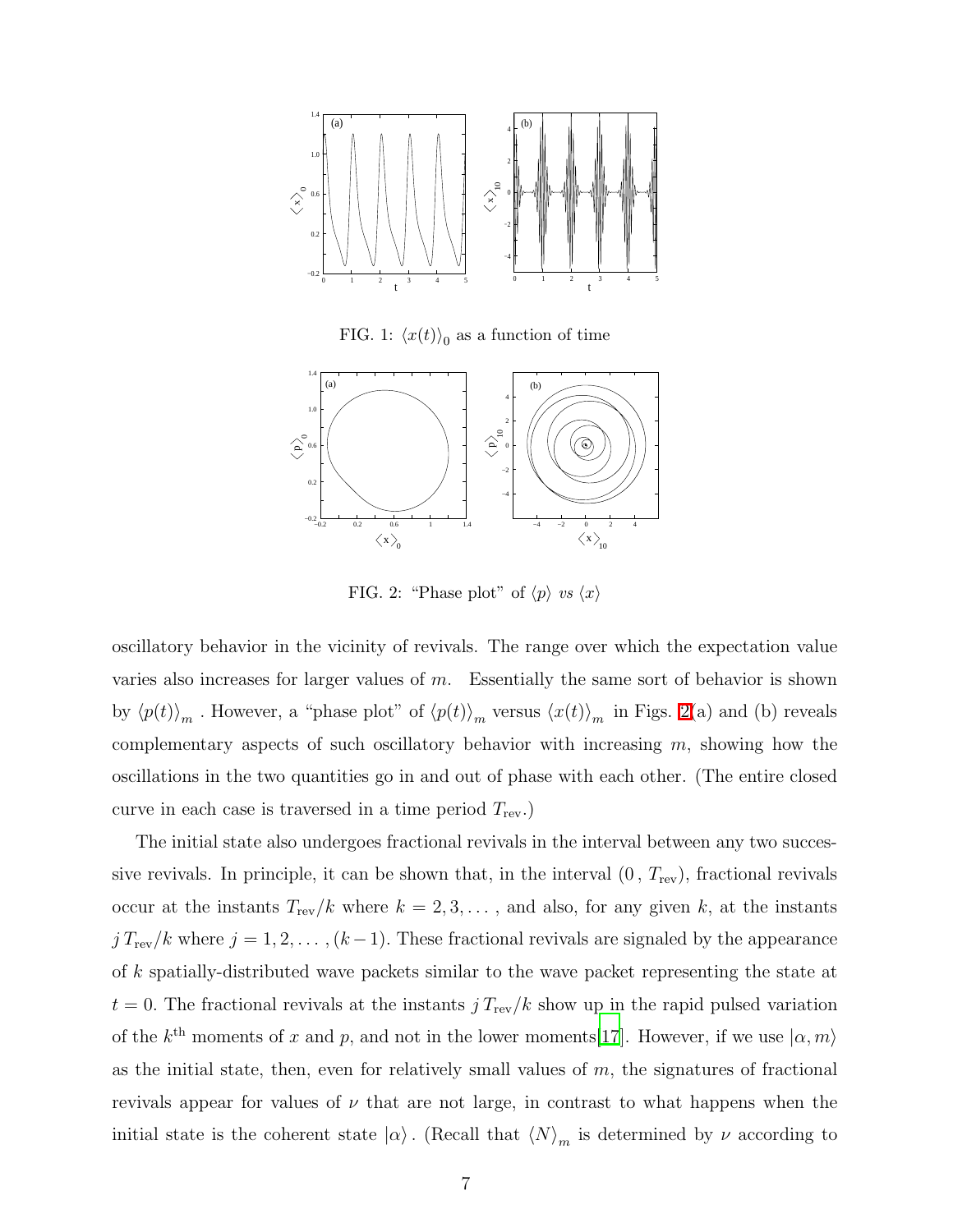

<span id="page-7-0"></span>FIG. 3: Variation of the uncertainty product with time

Eq.  $(5).$ 

For illustrative purposes we investigate the specific case of the fractional revival at  $t =$ 1  $\frac{1}{2}T_{\text{rev}}$ . This corresponds to the appearance of two spatially separated similar wave packets, i.e., a single qubit in the language of logic gate operations. Plots of the product  $\Delta x \Delta p$  of the standard deviations of x and p versus  $t/T_{\text{rev}}$  over a full cycle are shown in Fig. [3](#page-7-0) for initial states given, respectively, by the coherent state  $|\alpha\rangle$  (dotted curve), the atom-added state  $|\alpha, 1\rangle$  (dashed curve), and the multi-atom-added state  $|\alpha, 10\rangle$  (bold curve), for the same parameter values as above  $(\chi = 5, x_0 = p_0 = 1,$  so that  $\nu = 1$ .) It is seen that hardly any trace of the fractional revival is evident in the case of an initially coherent state, in marked contrast to the case of the atom-added states, in which the fractional revival is signaled by oscillations whose frequency and amplitude increase quite rapidly with increasing  $m$ . This effect gets masked for larger values of the parameter  $\nu$ , when these oscillations are relatively insensitive to the value of m.

Another striking feature that provides a clear distinction between the revivals at  $t = n T_{\text{rev}}$ and the fractional revivals at  $t = (n + \frac{1}{2})$  $\frac{1}{2}$ )  $T_{\text{rev}}$  is illustrated in Fig. [4](#page-8-2) (a), which is a plot of  $\Delta p$  versus  $\Delta x$ . The dotted and full lines correspond to  $m = 0$  and  $m = 5$ , respectively. At  $t = 0$ , these quantities are equal, and have small values. As t increases, they rapidly build up, oscillating about the radial  $\Delta p = \Delta x$  line with an initially increasing, and then decreasing, amplitude. A maximum value of  $\Delta x$  and  $\Delta p$  is attained, at which these quantities then remain nearly static, till the onset of the fractional revival at  $T_{\text{rev}}$ . They then begin to oscillate rapidly once again, but this time in a tangential direction, swinging back and forth along an arc with an amplitude that initially increases and then decreases to zero: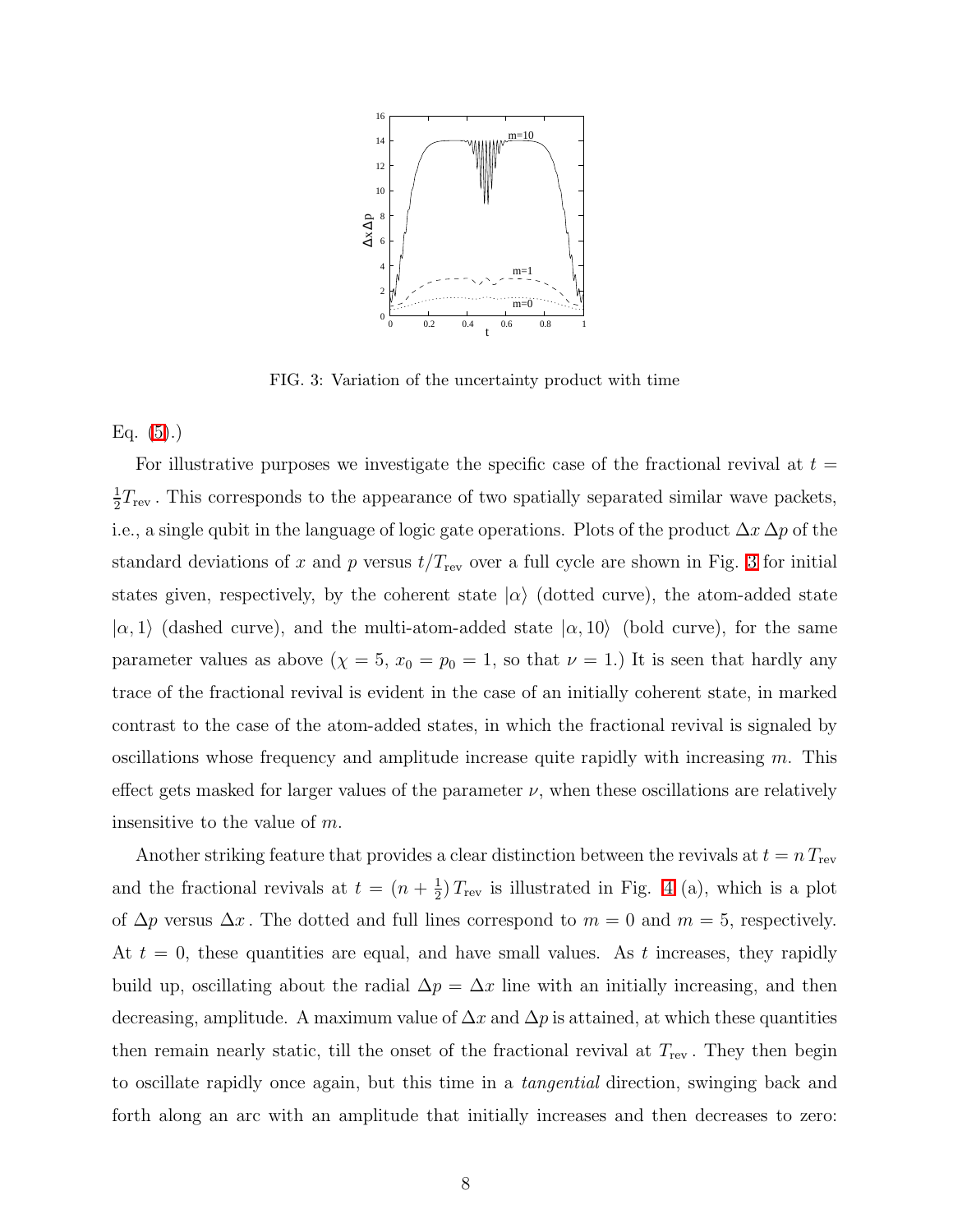

<span id="page-8-2"></span>FIG. 4: "Phase plots" of higher moments of  $p$  and  $x$ 

in other words, the individual standard deviations fluctuate rapidly in the vicinity of the fractional revival (while  $[(\Delta x)^2 + (\Delta p)^2]^{1/2}$  remains esentially unchanged in magnitude), in marked contrast to what happens at a revival. It is evident that all these features are very significantly enhanced and magnified for non-zero values of m, relative to what happens for the case  $m = 0$ .

Similar signatures of fractional revivals for higher values of  $k$  can be discerned by using initial states  $|\alpha, m\rangle$  even with relatively small values of  $\nu$ , the oscillations in the moments of observables becoming more pronounced with increasing  $m$ . For instance, signatures of the fractional revivals at  $t = \frac{1}{4}$  $\frac{1}{4}jT_{\text{rev}}$ ,  $j = 1, 2, 3$  are clearly discernible in the behavior of the fourth moments of x. Figure [4](#page-8-2) (b) is a plot of  $\langle (\delta p)^4 \rangle$  versus  $\langle (\delta x)^4 \rangle$  where  $\delta x =$  $x - \langle x \rangle$ ,  $\delta p = p - \langle p \rangle$ , for  $\nu = 1$ . The dotted and full lines correspond to the initial states  $|\alpha\rangle$  and  $|\alpha, 2\rangle$  respectively. Once again, the magnification of the variations that occurs for even a small value of m is manifest.

In conclusion, we have demonstrated that an atom-added initial state of the form  $\ket{\alpha,m}$ shows significantly increased sensitivity to revivals and fractional revivals. In this sense, one may therefore expect that the inevitable departure, in practice, of the initial state of a BEC from perfect coherence can in fact be used to advantage.

We thank P. K. Panigrahi for discussions. This work was supported in part by the Department of Science and Technology, India, under Project No. SP/S2/K-14/2000.

- <span id="page-8-0"></span>[1] See, e.g., M. Greiner, O. Mandel, T. W. Hänsch, and I. Bloch, Nature 419, 51 (2002).
- <span id="page-8-1"></span>[2] E. M. Wright, D. F. Walls, and J. C. Garrison, Phys. Rev. Lett. 77, 2158 (1996).